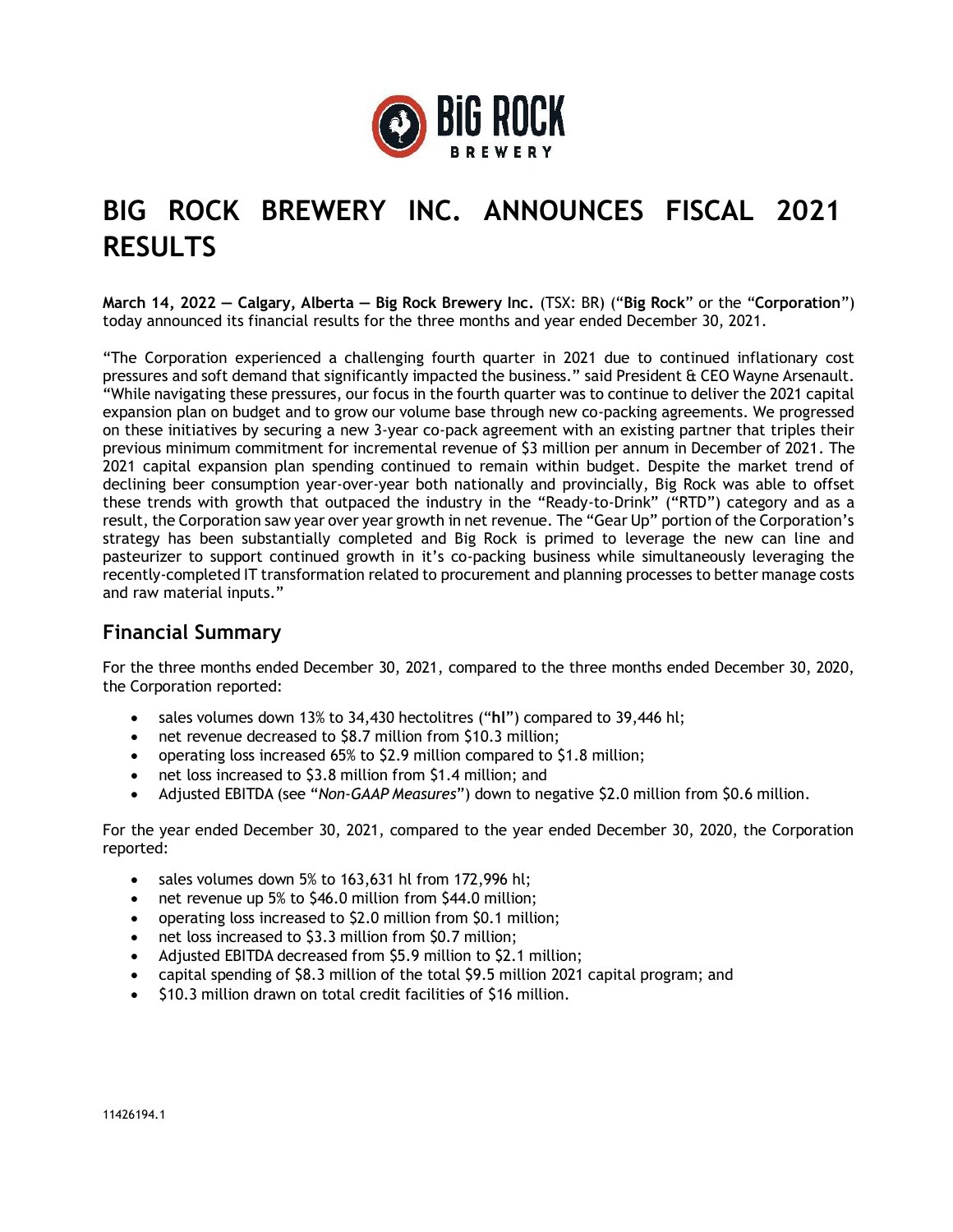# **Fourth Quarter Summary**

Several trends from the third quarter of 2021 continued during the fourth quarter of the year with the strongest challenges to the Corporation's fourth quarter 2021 results attributed to the following:

- soft demand from co-packing partners due to higher than historical inventory levels in the fall and winter months;
- continued higher than anticipated delivery and distribution costs related to global supply chain disruptions and related cost pressures;
- continued cost increases and lead times observed in certain raw ingredient and material procurement; and
- market trends of declining beer consumption have contributed to a continued decline in the Corporation's sales volumes, however, at a rate of decline that is consistent with the industry's national average and below Alberta's provincial average decline.
- Losses on non-core assets dispositions of \$0.9 million and impairment loss of \$0.9 million on copacking customer receivables also contributed to the increase in net loss during the fourth quarter

The Corporation completed the commissioning of the new can line, pasteurizer, and other equipment enhancements that will support increased packaging formats for in-house, partner, and co-pack volumes. Big Rock also completed a substantial portion of the IT Digital Transformation of the 2021 capex plan in the fourth quarter of 2021, with some small carryover into 2022, and this will provide additional insight into raw material and ingredient costs as well as procurement process, in addition to labour and production efficiency. Management believes that the IT Digital Transformation spending in combination with the new can line, pasteurizer, and other equipment enhancements will enable the Corporation to efficiently deliver on a growing volume base driven by an increasing emphasis on its co-pack business.

| \$000, except hl and per share amounts | Three months ended<br>December 30 |          |      |          | Year ended<br>December 30 |         |    |         |
|----------------------------------------|-----------------------------------|----------|------|----------|---------------------------|---------|----|---------|
|                                        | 2021                              |          | 2020 |          | 2021                      |         |    | 2020    |
| Sales volumes $(hl)^{(1)}$             |                                   | 34,430   |      | 39,446   |                           | 163,631 |    | 172,996 |
| Gross revenue                          |                                   | 12,135   |      | 13,691   |                           | 63,033  |    | 60,964  |
| Net revenue                            |                                   | 8,711    |      | 10,308   |                           | 45,982  |    | 43,984  |
| Cost of sales                          |                                   | 7,317    |      | 6,993    |                           | 31,160  |    | 27,499  |
| Operating loss                         |                                   | (2,932)  |      | (1,779)  |                           | (2,011) |    | (134)   |
| Adjusted EBITDA <sup>(2)</sup>         |                                   | (1, 954) |      | 634      |                           | 2,148   |    | 5,850   |
| Net loss                               |                                   | (3,825)  |      | (1, 372) |                           | (3,257) |    | (666)   |
| Loss per share (basic & diluted)       | Ś.                                | (0.55)   |      | (0.19)   | \$                        | (0.47)  | \$ | (0.10)  |
| \$ per hl                              |                                   |          |      |          |                           |         |    |         |
| Net revenue                            | Š.                                | 253.00   | Ś    | 255.32   | Ś.                        | 281.01  |    | 254.25  |
| Cost of sales                          |                                   | 212.52   |      | 201.04   |                           | 190.43  |    | 158.96  |

## **Summary of Results**

 $(1)$  Excludes contract manufacturing volumes due to the nature of the agreements.

(2) Non-GAAP measure. See "*Non-GAAP Measures*".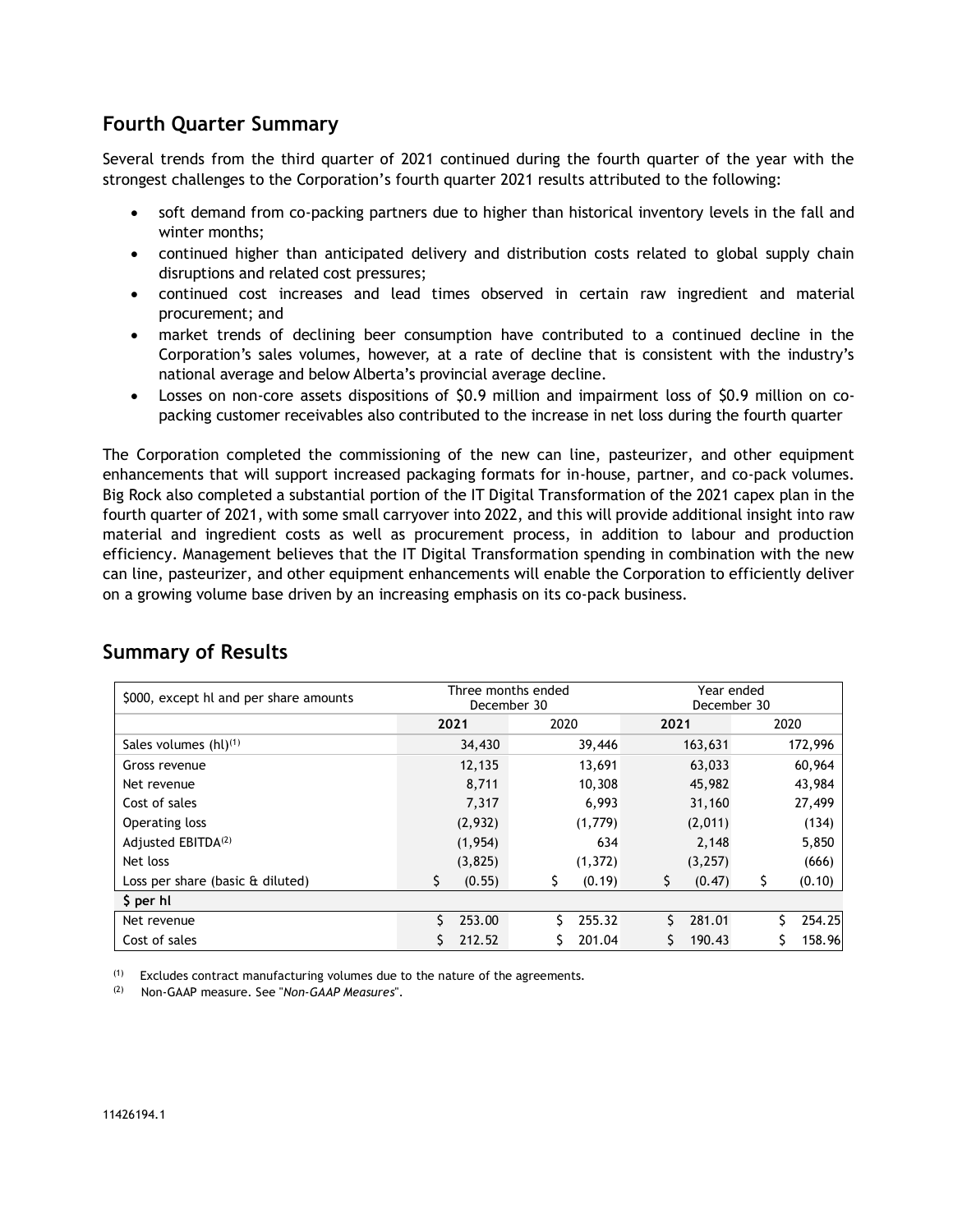# **Additional Information**

The audited consolidated financial statements and Management's Discussion and Analysis for the year ended December 30, 2021 dated March 14, 2022, can be viewed on Big Rock's website at [www.bigrockbeer.com](http://www.bigrockbeer.com/) and on SEDAR at [www.sedar.com](http://www.sedar.com/) under Big Rock Brewery Inc.

Big Rock is also pleased to announce that the Annual Meeting of Big Rock shareholders will be held on May 18, 2022 at 2:00 p.m. (Mountain Standard Time). Further details of the Annual Meeting will follow in due course.

#### **NON-GAAP MEASURES**

The Corporation uses certain financial measures referred to in this press release to quantify its results that are not prescribed by Generally Accepted Accounting Principles. This press release contains the term "Adjusted EBITDA". This financial measure does not have a standardized meaning under the Corporation's Generally Accepted Accounting Principles and therefore may not be comparable to similar measures presented by other issuers. The calculation of Adjusted EBITDA is a non-GAAP measure, whose nearest GAAP measure is net income, or net loss as applicable, with the reconciliation between the two as follows:

| (\$000, except where indicated)                  | Three months ended<br>December 30 |          |            | Year ended<br>December 30 |       |          |  |
|--------------------------------------------------|-----------------------------------|----------|------------|---------------------------|-------|----------|--|
|                                                  | 2021                              | 2020     | Change     | 2021                      | 2020  | Change   |  |
| Net loss                                         | (3,825)                           | (1, 372) | (2, 453)   | (3,257)                   | (666) | (2, 591) |  |
| Addback:                                         |                                   |          |            |                           |       |          |  |
| Interest                                         | 122                               | 115      | 7          | 443                       | 506   | (63)     |  |
| Income tax expense (recovery)                    | (1, 115)                          | (514)    | (601)      | (819)                     | 38    | (857)    |  |
| Depreciation and amortization                    | 831                               | 775      | 56         | 3,335                     | 3,740 | (405)    |  |
| Impairment of property, plant and<br>equipment   |                                   | 1,500    | (1,500)    |                           | 1,500 | (1,500)  |  |
| Impairment on co-packing customer<br>receivables | 930                               |          | 930        | 930                       |       | 930      |  |
| Share-based payments                             | 145                               | 130      | 15         | 802                       | 732   | 70       |  |
| Loss on dispositions - net                       | 922                               |          | 922        | 767                       |       | 767      |  |
| Loss (gain) on extinguishment of<br>liabilities  | 36                                |          | 36         | (53)                      |       | (53)     |  |
| Adjusted EBITDA <sup>(1)</sup>                   | (1, 954)                          | 634      | \$ (2,588) | 2,148                     | 5,850 | (3,702)  |  |

(1) Non-GAAP measure. See "*Non-GAAP Measures*".

# **Forward-Looking Information**

11426194.1 Certain statements contained in this news release constitute forward-looking statements. These statements relate to future events or Big Rock's future performance. All statements, other than statements of historical fact, may be forward-looking statements. Forward-looking information are not facts, but only predictions and generally can be identified by the use of statements that include words or phrases such as, "anticipate", "believe", "continue", "could", "estimate", "expect", "intend", "likely", "may", "project", "predict", "propose", "potential", "might", "plan", "seek", "should", "targeting", "will", and similar expressions. These statements involve known and unknown risks, uncertainties and other factors that may cause actual results or events to differ materially from those anticipated in such forward-looking statements. Big Rock believes that the expectations reflected in those forward-looking statements are reasonable but no assurance can be given that these expectations will prove to be correct and such forward-looking statements included in this news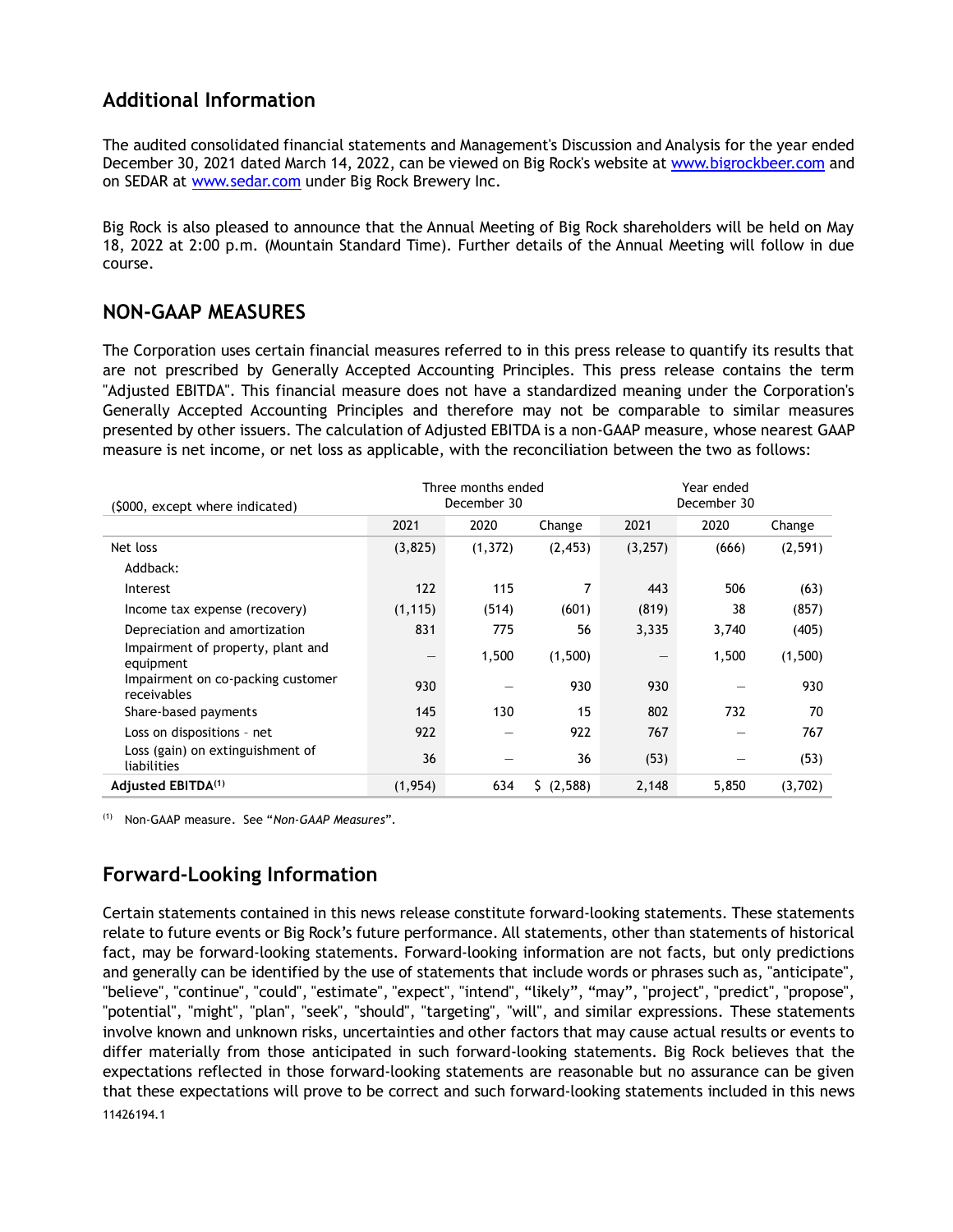release should not be unduly relied upon by readers, as actual results may vary materially from such forwardlooking statements. These statements speak only as of the date of this news release and are expressly qualified, in their entirety, by this cautionary statement. The Corporation does not undertake any obligation to update or revise any forward-looking statements, whether as a result of new information, future events or otherwise, unless required by law.

In particular, this news release contains forward-looking statements pertaining to the following:

- the anticipated incremental revenue to be derived from Big Rock's 3-year co-pack agreement;
- anticipated market trends;
- that Big Rock is primed to leverage its new can line and pasteurizer to support continued growth in its co-packing business;
- that Big Rock is primed to leverage its recently completed IT transformation related to procurement and planning processes to better manage costs and raw material inputs;
- the anticipated benefits to be provided by Big Rock's new can line, pasteurizer and other equipment enhancements;
- that Big Rock's IT Digital Transformation will provide additional insight into raw material and ingredient costs as well as procurement process, in addition to labour and production efficiency;
- Big Rock's expectation that its IT Digital Transformation spending in combination with the new can line, pasteurizer, and other equipment enhancements will enable it to efficiently deliver on a growing volume base driven by an increasing emphasis on its co-pack business;
- Big Rock's ability to grow volume through co-packing agreements; and
- the anticipated timing of Big Rock's Annual Meeting of the shareholders and that further details in connection therewith will follow in due course.

With respect to the forward-looking statements listed above and contained in this news release, management has made assumptions regarding, among other things:

- volumes in the current fiscal year will remain constant or will increase;
- input costs for brewing and packaging materials will not materially increase or decrease;
- there will be no material change to the regulatory environment in which Big Rock operates;
- there will be no material supply issues with Big Rock's vendors;
- that Big Rock will be able to use its new production capacity and increase volume with co-packing agreements;
- that Big Rock's new can line and pasteurizer will support continued growth in its co-packing business;
- that Big Rock's recently completed IT transformation will allow Big Rock to better manage costs and raw material inputs;
- that Big Rock's new can line, pasteurizer and other equipment enhancements will support increased packaging formats for in-house, partner and co-pack volumes; and
- that the duration and extent of the COVID-19 pandemic will not be long-term.

Some of the risks which could affect future results and could cause results to differ materially from those expressed in the forward-looking information and statements contained herein include the risk factors set out in the Corporation's annual information form and also include, but are not limited to:

- the inability to maintain the current AGLC beer mark-up policy in Alberta;
- the inability to maintain the current AGLC mark-up rates applicable to "Ready-to-Drink" beverages in Alberta;
- the inability to grow demand for Big Rock's products;
- 11426194.1 • the inability to fill its production capacity and grow volume with co-packing agreements;